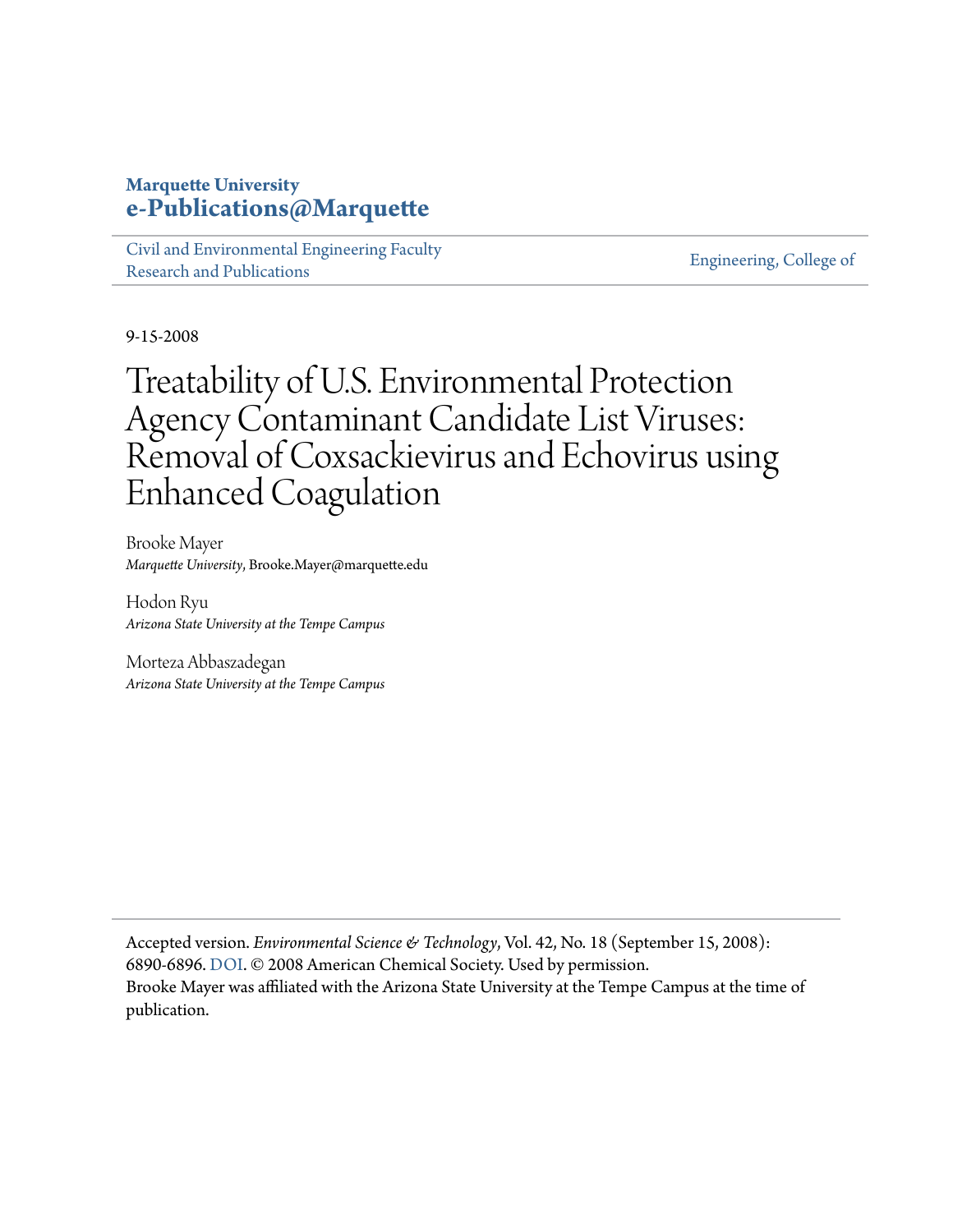# Treatability of U.S. Environmental Protection Agency Contaminant Candidate List Viruses: Removal of Coxsackievirus and Echovirus using Enhanced Coagulation

Brooke K. Mayer *Arizona State University, Tempe, AZ*  Hodon Ryu *Arizona State University, Tempe, AZ*  First M. Last *Arizona State University, Tempe, AZ*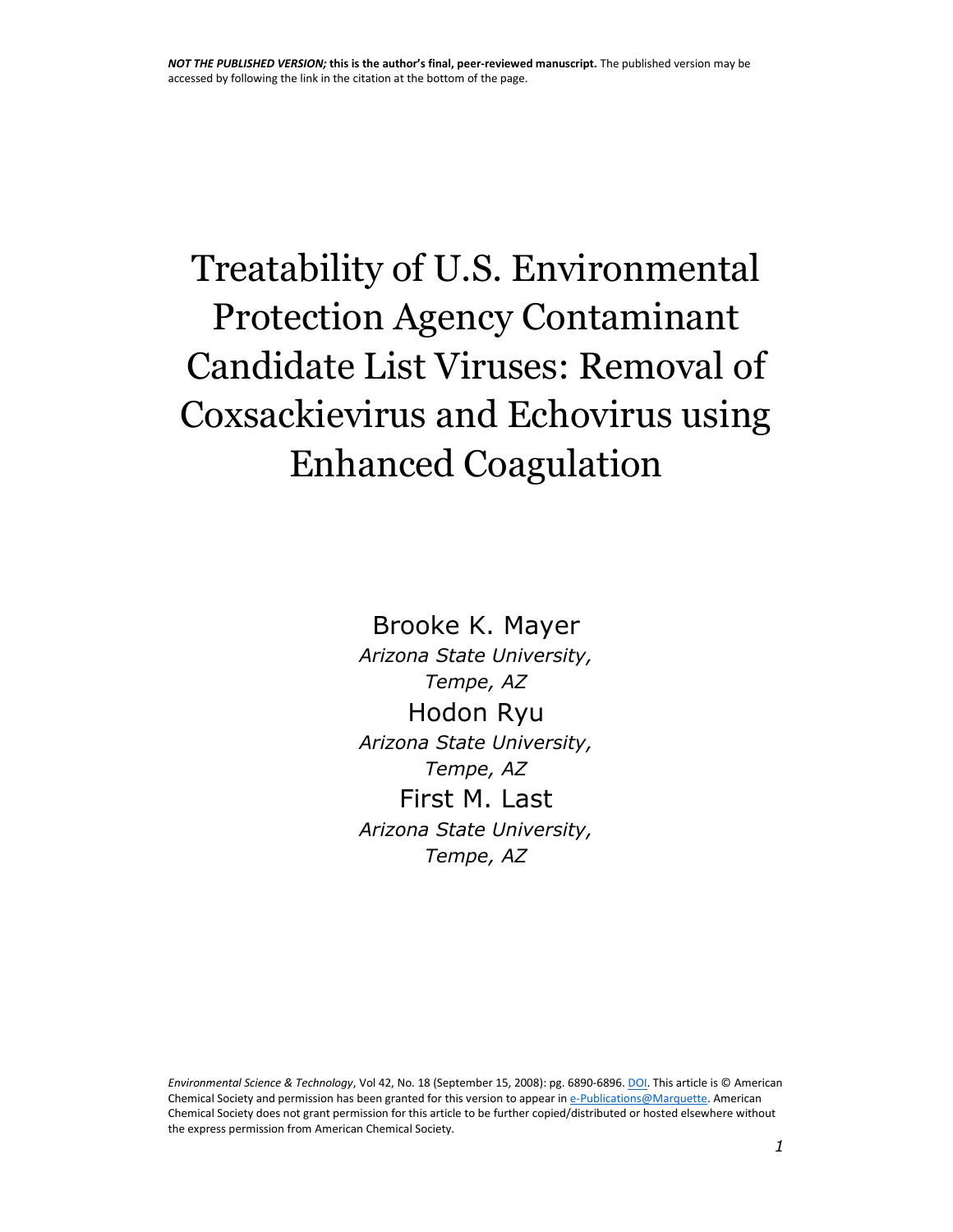## **Synopsis**

The removal efficacy of the USEPA Contaminant Candidate List viruses is evaluated under enhanced coagulation conditions using varying  $FeCl<sup>3</sup>$  doses and pH.

## **Abstract**

Enhanced coagulation was evaluated for removal efficacy of coxsackievirus and echovirus (Contaminant Candidate List [CCL] enteroviruses), poliovirus, four potential surrogate bacteriophages, and dissolved organic carbon (DOC). Viruses and DOC were effectively removed using enhanced coagulation, with removals generally improving as dose increased and pH decreased. Optimal enhanced coagulation conditions of 40 mg/L FeCl $_3$  and pH between 5 and 6.5 resulted in a maximum removal of 3.0 logs of coxsackievirus B6, 1.75 logs of echovirus 12, 2.5 logs of poliovirus 1, 1.8 logs of fr, 1.3 logs of phi-X174, 0.36 logs of MS2, 0.29 logs of PRD1, and 41% DOC. Bacteriophages fr and phi-X174 appear to be the most representative surrogates for the physical removal of coxsackievirus, while MS2 and PRD1 are more conservative. For echovirus, MS2 and PRD1 appear to be the most appropriate surrogates. The relative removal profiles of the enteroviruses (greatest removal of coxsackievirus followed by poliovirus and then echovirus) suggest that studies of the physical removal of poliovirus may be extended to the CCL enteroviruses. These results contribute to evaluations of the CCL and regulatory status of coxsackievirus and echovirus and aid in building a database of the treatment efficiencies of enteroviruses and their surrogates.

## **Introduction**

In an effort to ensure the safety of the nation's drinking water, the United States Environmental Protection Agency (USEPA) continually develops and re-evaluates regulations targeting drinking water contaminants. Recently promulgated regulations such as the Long-term 2 Enhanced Surface Water Treatment Rule (LT2) and the Disinfectants and Disinfection Byproduct Rule (DBPR) are shifting the focus of treatment processes such as coagulation in an attempt to simultaneously balance the risks posed by microbial and chemical contaminants. Strategies for mitigating contaminants of emerging concern, such as disinfection byproducts (DBPs), are specifically emphasized in these regulations. The removal of DBP precursors such as dissolved organic carbon (DOC) prior to disinfection is an effective means of limiting DBP formation. Enhanced coagulation using increased coagulant dose and/or pH adjustment was identified by the

*Environmental Science & Technology*, Vol 42, No. 18 (September 15, 2008): pg. 6890-6896. [DOI.](http://dx.doi.org/10.1021/es801481s) This article is © American Chemical Society and permission has been granted for this version to appear i[n e-Publications@Marquette.](http://epublications.marquette.edu/) American Chemical Society does not grant permission for this article to be further copied/distributed or hosted elsewhere without the express permission from American Chemical Society.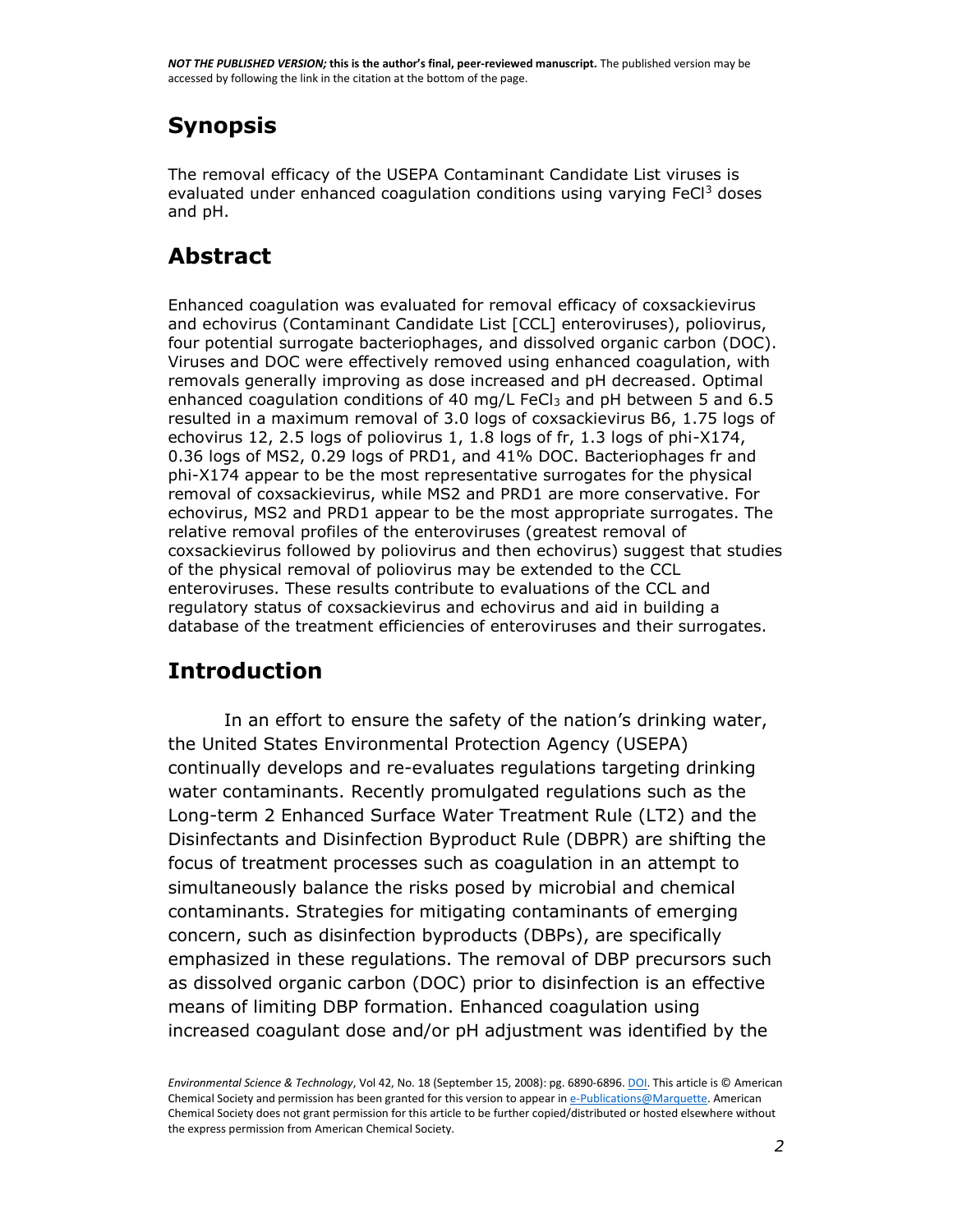DBPR as the best available technology for DOC removal [\(1\).](javascript:void(0);) The Stage 1 DBPR requires many systems using surface water, or groundwater directly under the influence of surface water, to implement enhanced coagulation. [2](javascript:void(0);)

Although substantial efforts have been devoted to assessing the removal of DBP precursors from drinking water using enhanced coagulation, $1,3-5$  limited information is available regarding the efficacy of enhanced coagulation for the removal of emerging pathogens.<sup>[6-8](javascript:void(0);)</sup> Conventional coagulation, flocculation, and sedimentation processes have demonstrated efficiency in the removal of viruses, bacteria, and protozoa. [9-11](javascript:void(0);) Similar studies are needed to evaluate the effect of enhanced coagulation optimization for the reduction of DOC on the removal of emerging pathogens, such as those on the USEPA's Contaminant Candidate List (CCL). The CCL is a list of currently unregulated contaminants warranting priority research since they are known or believed to occur in public water systems and may represent a public health risk. The current CCL (CCL 2, published in February 2005) includes four viruses: adenovirus, calicivirus, coxsackievirus, and echovirus. [12](javascript:void(0);) The physical removal of adenovirus and calicivirus was examined in the companion study, $7$  while this study focused on the removal of coxsackievirus and echovirus under enhanced coagulation conditions.

Although relatively limited data is available regarding the treatment of coxsackievirus and echovirus in drinking water systems, a great deal of information exists regarding the treatability of the prototype enterovirus, poliovirus. As the first virus propagated in tissue culture,<sup>[13](javascript:void(0);)</sup> poliovirus is perhaps the most recognized and widely studied of all viruses. Should similarities be observed between the removal profiles of the CCL viruses and poliovirus, it may be possible to extend studies of the removal of poliovirus to coxsackievirus and echovirus. Accordingly, poliovirus was also included in this study.

In addition to the enteroviruses, bacteriophages MS2, PRD1, phi-X174, and fr were included as potential surrogates for the physical removal of coxsackievirus and echovirus. Bacteriophages share many similarities with human viruses (e.g., size, isoelectric point, etc., as shown in Table [1\)](http://pubs.acs.org/doi/full/10.1021/es801481s#tbl1) but are faster, less expensive, and easier to assay

*Environmental Science & Technology*, Vol 42, No. 18 (September 15, 2008): pg. 6890-6896. [DOI.](http://dx.doi.org/10.1021/es801481s) This article is © American Chemical Society and permission has been granted for this version to appear i[n e-Publications@Marquette.](http://epublications.marquette.edu/) American Chemical Society does not grant permission for this article to be further copied/distributed or hosted elsewhere without the express permission from American Chemical Society.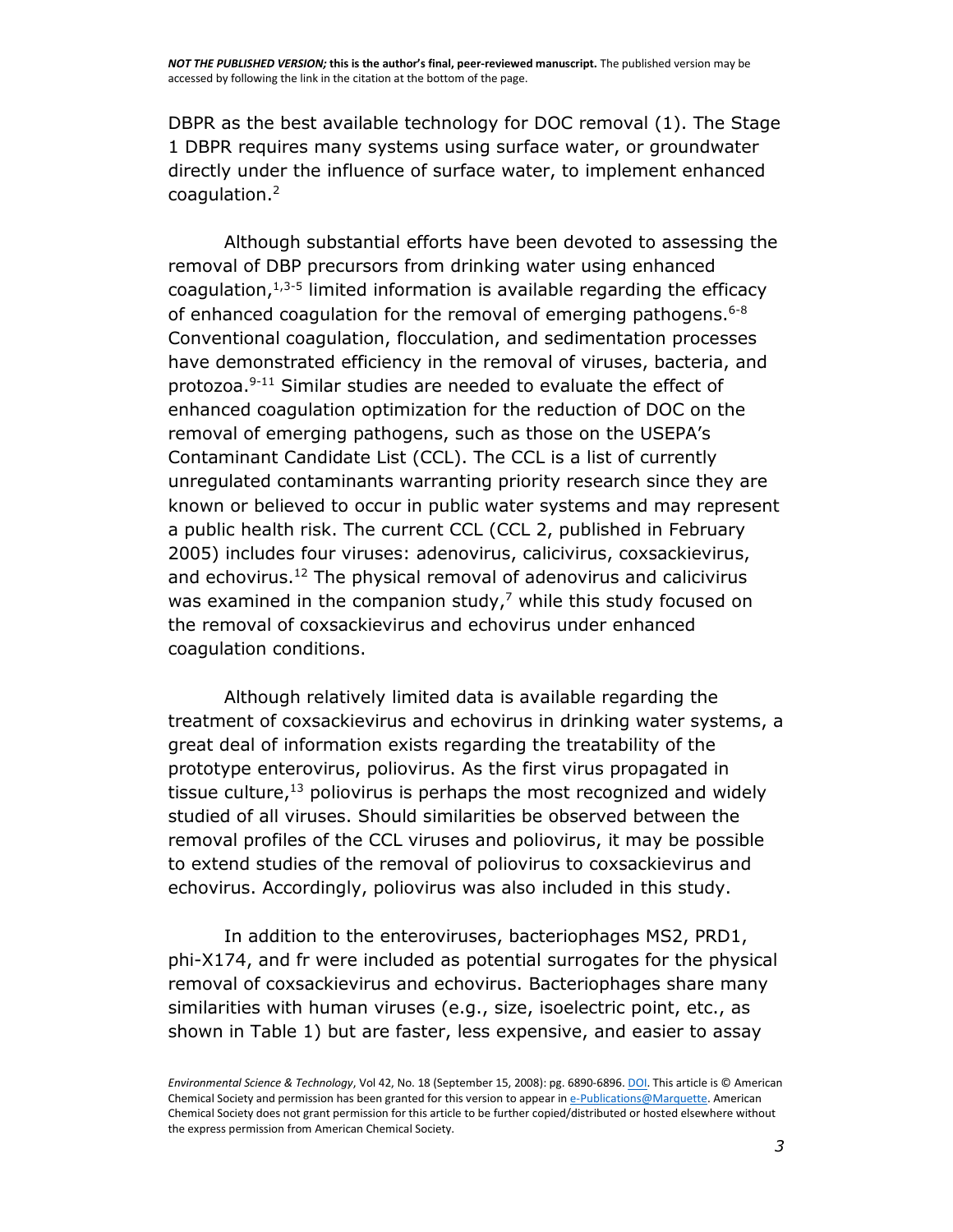[\(7\).](javascript:void(0);) Bacteriophages having removal profiles similar to those of the CCL viruses may be valuable surrogates for studies of enterovirus removal. The results of this study will aid in building a database of treatment efficacies of enteroviruses and their surrogates and in evaluating their CCL and regulatory status.

#### **Table 1.** Virus Characteristics

| <b>CCL virus</b>                                   | cell line                               | size <sup>a</sup> (nm) | <i>isoelectric</i><br>point <sup>a</sup> | genetic<br>structure    |
|----------------------------------------------------|-----------------------------------------|------------------------|------------------------------------------|-------------------------|
| coxsackievirus (ATCC<br>$VR-155)$                  | buffalo green<br>monkey kidney<br>(BGM) | $24 - 30$              | b                                        | Single-<br>stranded RNA |
| echovirus (ATCC VR-<br>1563)                       | buffalo green<br>monkey kidney<br>(BGM) | $24 - 30$              | b                                        | Single-<br>stranded RNA |
| poliovirus type 1 <sup>c</sup><br>(strain Lsc-2ab) | buffalo green<br>monkey kidney<br>(BGM) | $24 - 30$              | $7.0 - 8.2$ (A<br>state) <sup>d</sup>    | Single-<br>stranded RNA |
| bacteriophage                                      | bacterial host                          | size <sup>a</sup> (nm) | isoelectric<br>nointª                    | genetic<br>ctructure    |

|                            |                                                          |           | point <sup>a</sup> | structure               |
|----------------------------|----------------------------------------------------------|-----------|--------------------|-------------------------|
| B1)                        | MS2(ATCC 15597- Escherichia coli (ATCC 24-27<br>15597)   |           | $3.5 - 3.9$        | single-<br>stranded RNA |
| PRD1(ATCC BAA-<br>769-B1)  | Salmonella<br>typhimurium LT2 (ATCC<br>19585)            | $62 - 65$ | $3.0 - 4.2$        | double-<br>stranded DNA |
| phi-X174(ATCC<br>13706-B1) | Escherichia coli (ATCC 23-27<br>13706)                   |           | 6.6                | single-<br>stranded DNA |
|                            | fr(ATCC 15767-B1) Escherichia coli (ATCC 19-23<br>19853) |           | $8.9 - 9.0$        | single-<br>stranded RNA |

<sup>a</sup>As summarized by Mayer, 2008<sup>[6](javascript:void(0);)</sup> and Abbaszadegan, 200[7](javascript:void(0);)<sup>7</sup>.

**bDetermination of the isoelectric points of pathogenic viruses is very difficult, and few** have been reported. The isoelectric points of coxsackievirus and echovirus have not yet been determined by empirical means.

<sup>c</sup>Poliovirus is not a CCL virus, but it shares many similarities with coxsackievirus and echovirus, and it was included in this study for comparative purposes.

 $d$ As described by Mayer, 2008,<sup>[6](javascript:void(0);)</sup> some enteroviruses have two conformational states (A and B), each with its own isoelectric point.

## **Materials and Methods**

## *Jar Testing*

A series of bench-scale jar tests was performed to optimize ferric chloride dose and pH with respect to DOC removal. To prevent interference between parameters, separate tests using identical

*Environmental Science & Technology*, Vol 42, No. 18 (September 15, 2008): pg. 6890-6896. [DOI.](http://dx.doi.org/10.1021/es801481s) This article is © American Chemical Society and permission has been granted for this version to appear i[n e-Publications@Marquette.](http://epublications.marquette.edu/) American Chemical Society does not grant permission for this article to be further copied/distributed or hosted elsewhere without the express permission from American Chemical Society.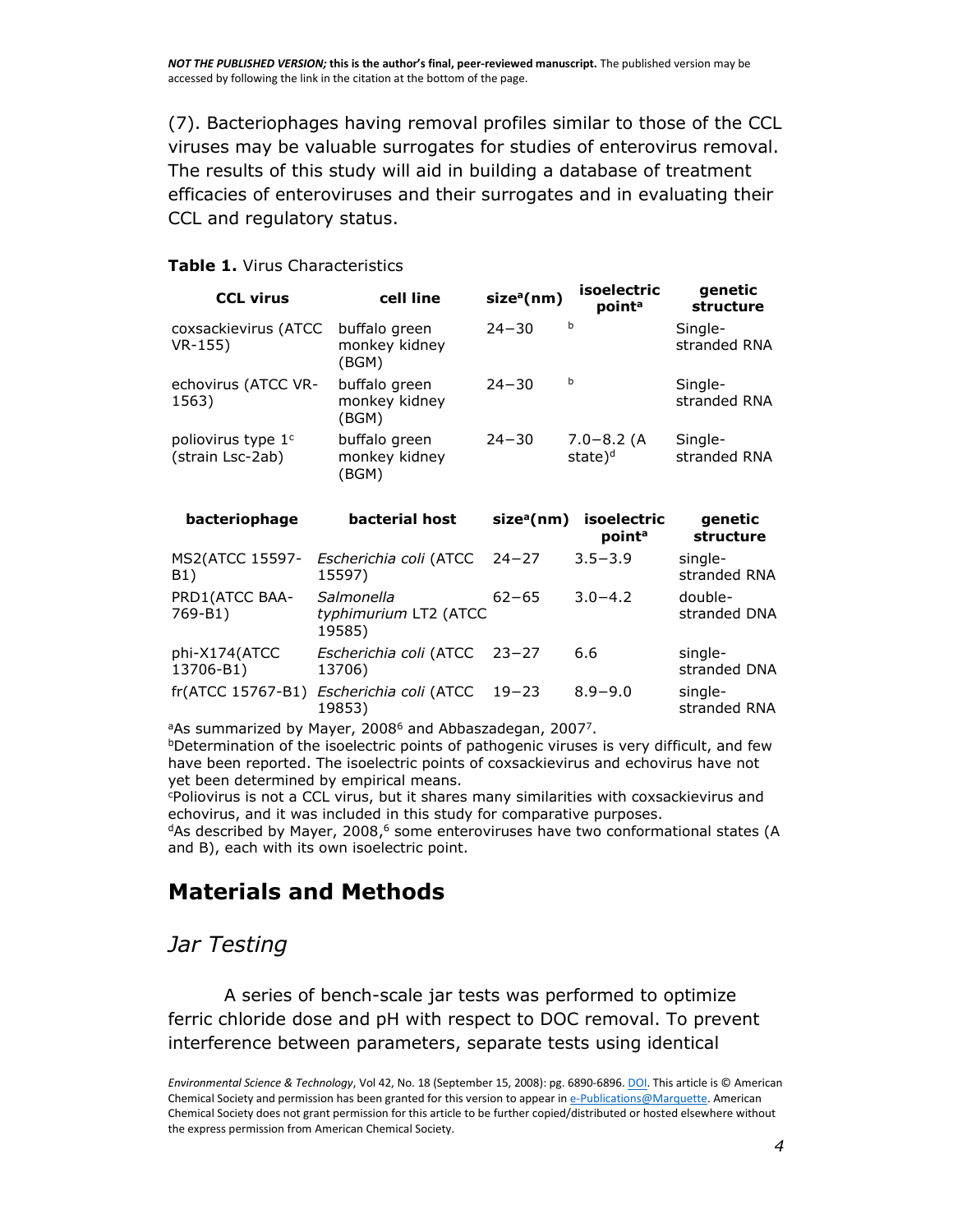enhanced coagulation treatments were conducted to develop removal profiles for coxsackievirus, echovirus, poliovirus, the four bacteriophages, and DOC. Untreated central Arizona surface water of turbidity 9−22 NTU, pH 7−8, alkalinity 140−260 mg/L as CaCO<sub>3</sub>, and DOC 4 mg/L was used. A 10 L water sample (at 20 °C) was seeded with a known number of viruses (final concentration of  $10<sup>6</sup>$  plaque forming units [PFU] per mL of each bacteriophage or  $10^{3.5}$  50% tissue culture infectious dose  $[TCID<sub>50</sub>]$  per mL of each enterovirus). A sample of the seeded water was collected for determination of initial virus concentrations. The water was distributed to a Phipps & Bird PB-700 (Richmond, VA) jar test apparatus at a volume of 1.5 L per jar. Ferric chloride (ferric chloride hexahydrate lumps, Sigma Chemical Co., St. Louis, MO), cationic polymer (polydiallyldimethyl ammonium chloride [polyDADMAC], Clarifloc 350, Polydyne, Inc., Riceboro, GA), and 1 N HCl were immediately added, as described in the following paragraph.

Ferric chloride was used in this study because it has demonstrated improved organic removal compared to alum. [14](javascript:void(0);) Doses are heavily dependent on water quality, and are therefore widely variable. [15](javascript:void(0);) Enhanced coagulation doses range from 5 to 150 mg/L FeC $I_3$ ,<sup>[14](javascript:void(0);)</sup> but more commonly range from 20 to 60 mg/L FeC $I_3$ .<sup>[4](javascript:void(0);)</sup> In this study, coagulant doses ranging from 20 to 120 mg/L FeC $l_3$  were tested in increments of 20 mg/L in an effort to optimize coagulant dose. Variations in polymer dose have not demonstrated a significant effect on DOC removal during enhanced coagulation; [1](javascript:void(0);) therefore, polymer was applied at a constant dose of 0.4 mg/L. At the previously determined optimal coagulant dose, pH adjustment was evaluated in order to identify the optimal pH. Coagulation of natural organic matter with ferric chloride is typically optimized at a pH of approximately 4−5; [3,5](javascript:void(0);) however, for practical reasons, enhanced coagulation is generally carried out in a pH range of 5−7[.](javascript:void(0);)<sup>1</sup> At the optimal coagulant dose, target pH values ranging from 5.5 to 7.0 were tested using increments of 0.5 as part of this investigation.

Immediately following chemical addition, the jars were mixed at 100 rpm for 1 min, 40 rpm for 10 min, 20 rpm for 10 min, and no mixing for 30 min, as described by Volk et al.<sup>[4](javascript:void(0);)</sup> Samples were assayed for bacteriophages or enteroviruses, DOC, pH, turbidity, and ultraviolet

*Environmental Science & Technology*, Vol 42, No. 18 (September 15, 2008): pg. 6890-6896. [DOI.](http://dx.doi.org/10.1021/es801481s) This article is © American Chemical Society and permission has been granted for this version to appear i[n e-Publications@Marquette.](http://epublications.marquette.edu/) American Chemical Society does not grant permission for this article to be further copied/distributed or hosted elsewhere without the express permission from American Chemical Society.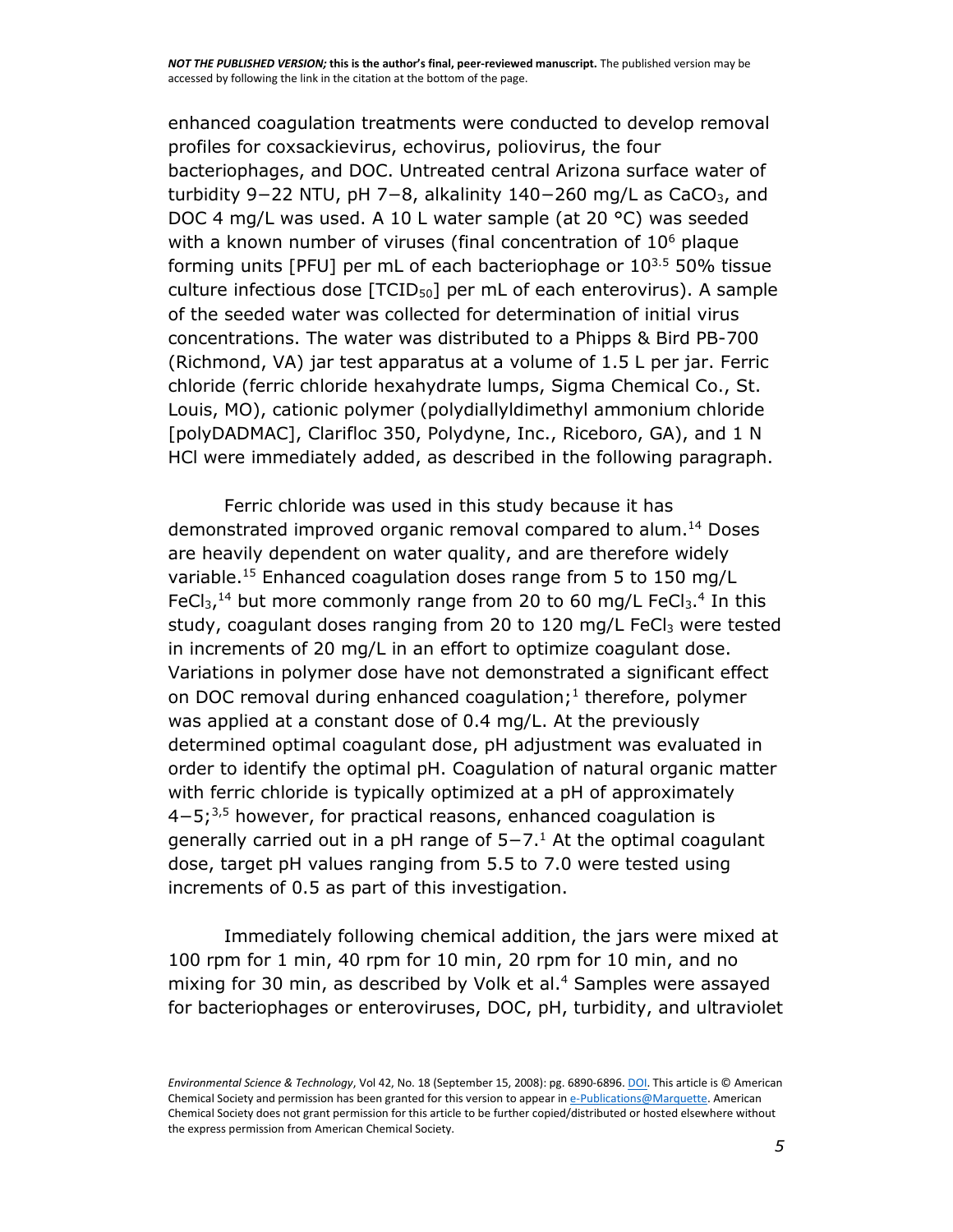absorbance at a wavelength of 254 nm (UV $_{254}$ ), all of which have the potential to affect the efficacy of coagulation.

## *Virus Propagation and Assays*

Bacteriophages MS2 (ATCC 15597-B1), phi-X174 (ATCC 13706- B1), fr (ATCC 15767-B1), and PRD1 (ATCC BAA-769-B1) and their respective bacterial hosts *E. coli* (ATCC 15597, 13706, and 19853) and *S. typhimurium* LT2 (ATCC 19585) were obtained from the American Type Culture Collection (ATCC, Rockville, MD). Bacteriophage stocks were propagated using the double agar layer (DAL) method. [16](javascript:void(0);) The bacteriophages were eluted from the plates using 10 mL of buffered demand free (BDF) water (0.54 g Na<sub>2</sub>HPO<sub>4</sub> and 0.88 g KH<sub>2</sub>PO<sub>4</sub> per liter of nanopure water, pH 7.0). The supernatant was collected and centrifuged at 4 °C at 1200*g* for 15 min to remove bacteria. To minimize DOC content, the stocks were purified using two successive polyethylene glycol (PEG) precipitations followed by a Vertrel XF (Micro Care Marketing Services, New Britain, CT) extraction and resuspension in BDF, as described by Thurston-Enriquez et al.<sup>[17](javascript:void(0);)</sup> Briefly, the suspension was augmented with 9% PEG (MW 8000) and 1 M NaCl and was allowed to stir overnight at 4  $^{\circ}$ C. It was then centrifuged at 4 °C at 8000*g* for 90 min. The supernatant was discarded, and the pellet was resuspended in 10% of its original volume of BDF water. To remove lipids and facilitate the monodispersion of viruses, a Vertrel XF extraction was performed by centrifuging a suspension of equal parts Vertrel and virus at 4 °C at 8000*g* for 90 min. [17](javascript:void(0);) The supernatant containing the purified viruses (typically on the order of 10<sup>10</sup> PFU/mL) was stored at 4 °C.

Coxsackievirus B6 *Schmitt* (ATCC VR-155) and echovirus 12 *Travis* (ATCC VR-1563) were obtained from the ATCC. Poliovirus type 1 (attenuated strain Lsc-2ab) was kindly provided by Dr. Charles P. Gerba of the University of Arizona. All viruses were cultured using conventional in vitro cell culture techniques in a continuous buffalo green monkey kidney (BGM) cell line in 1X Eagle's minimum essential medium (MEM) containing 5% fetal bovine serum (FBS). For virus propagation, the cells were inoculated with approximately  $1 \times 10^6$ TCID50/mL of virus and incubated at 37 °C until at least 90% infected. Three freeze/thaw cycles were used to facilitate the release of the

*Environmental Science & Technology*, Vol 42, No. 18 (September 15, 2008): pg. 6890-6896. [DOI.](http://dx.doi.org/10.1021/es801481s) This article is © American Chemical Society and permission has been granted for this version to appear i[n e-Publications@Marquette.](http://epublications.marquette.edu/) American Chemical Society does not grant permission for this article to be further copied/distributed or hosted elsewhere without the express permission from American Chemical Society.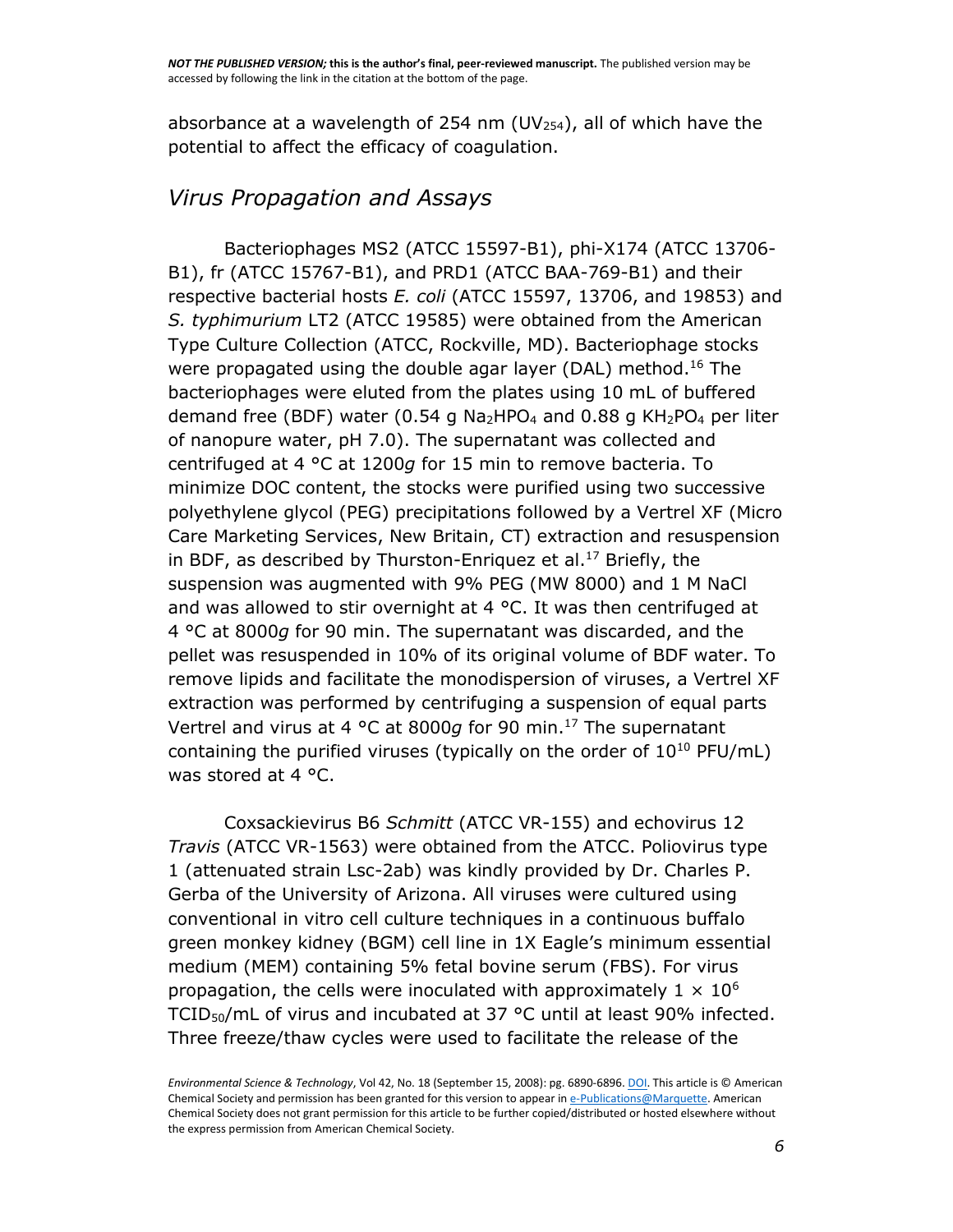virus particles. The supernatant was collected and centrifuged at 4 °C at 1200*g* for 15 min to remove cellular debris. Virus stocks were purified using two successive PEG precipitations, a Vertrel XF extraction, and resuspension in BDF water, as described previously. The purified viruses (typically on the order of  $10^6$  TCID<sub>50</sub>/mL) were stored at  $\times$  80 °C.

Immediately following jar test experiments, the water samples were serially diluted (10-fold) in BDF water (sufficient for up to 5-log removal of bacteriophages and 3.5-log removal of enteroviruses). The bacteriophages were assayed in triplicate using the DAL method, [16](javascript:void(0);) and the enteroviruses were assayed using conventional in vitro cell culture techniques. Positive and negative controls were included in each set of assays. For cell culture, BGM cells were grown in 24-well trays. Each sample dilution was used to inoculate four wells, using 0.1 mL of sample per well. The trays were incubated in a 5%  $CO<sub>2</sub>$  incubator at 37 °C and were examined daily for up to 14 days for cytopathogenic effects (CPE) in the form of cell enlargement, rounding, and detachment. The Karber  $TCID_{50}$  method was used to quantify the viral concentration of each sample, as described by Abbaszadegan et al[.](javascript:void(0);)<sup>7</sup> The log reduction of bacteriophages and enteroviruses (−log[*N*t/*N*0], where  $N_t$  is the number of viruses in the treated sample and  $N_0$  is the number in the original sample) was calculated for each enhanced coagulation treatment condition.

#### *Chemical Parameter Analysis*

The pH was measured using a Mettler (Columbus, OH) pH meter. Turbidity was measured using a Hach (Loveland, CO) model 2100P turbidimeter. For DOC determination, samples were filtered using 1.2 μm Whatman (Middlesex, UK) GF/C glass microfiber filters, acidified using 1 N HCl, and analyzed using a Shimadzu 5050A (Kyoto, Japan) total organic carbon analyzer. A Shimadzu Multispec 1501 was used to measure  $UV_{254}$ , UV<sub>254</sub> was used to calculate specific UV absorbance (SUVA = UV<sub>254</sub>/DOC, [L(mq × m)<sup>-1</sup>]), which is sometimes used as a surrogate measurement of DBP precursors. [14](javascript:void(0);)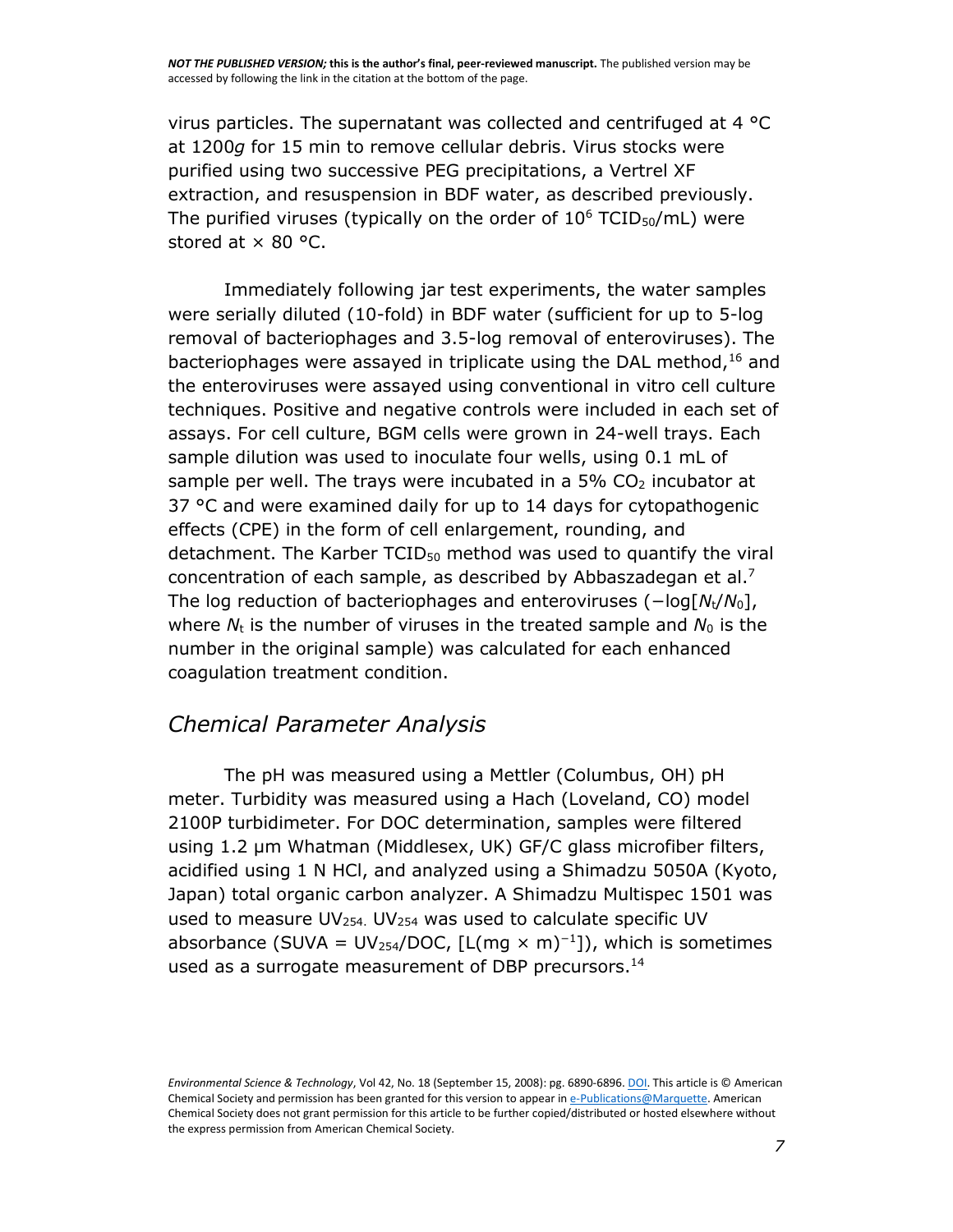## *Statistical Analysis*

Statistical analyses were performed to determine if the mean bacteriophage removals resulting from different treatment conditions were statistically different at a significance level of  $a = 0.05$ . SPSS (Chicago, IL) Version 12.0 statistical software was used to compute the Levene statistic, analysis of variance (ANOVA), Welch test, Tukey's honestly significant difference (HSD) test, and the Games-Howell test, as described by Abbaszadegan et al. $<sup>7</sup>$  $<sup>7</sup>$  $<sup>7</sup>$  Statistics were also used to test</sup> for correlations between virus removals and their respective isoelectric points and sizes. Using Microsoft Excel, Pearson product moment correlations (as described by Karl Pearson in  $1895)^{18}$  $1895)^{18}$  and linear regression models were computed and used to evaluate the relationship between the variables.

## **Results and Discussion**

## *Coagulant Dose Optimization Jar Tests*

The coagulant dose optimization jar tests (performed without pH adjustment) demonstrated that bacteriophage removal generally increased as coagulant dose increased (Figure [1\)](http://pubs.acs.org/doi/full/10.1021/es801481s#fig1). Overall, fr was removed to the greatest extent, followed by phi-X174, PRD1, and MS2. Statistical analyses were performed using the mean log removals of the bacteriophages ( $n = 3$ ) at different coagulant doses to determine the optimal dose required to produce significant virus removal. For each of the four bacteriophages, there was a significant difference between log removals at different coagulant doses (*P* ≤ 0.05), as shown in [Table 1 in the Supporting Information.](http://pubs.acs.org/doi/full/10.1021/es801481s#si1) The optimal dose for the removal of each bacteriophage (as summarized in Table [2\)](http://pubs.acs.org/doi/full/10.1021/es801481s#tbl2) was identified as the lowest dose at which a significant improvement in removal was observed with incremental increases in coagulant dose ( $P \le 0.05$ ), but beyond which, removals did not significantly improve. The results of the statistical analyses are provided in [Table 2 in the Supporting Information.](http://pubs.acs.org/doi/full/10.1021/es801481s#si1)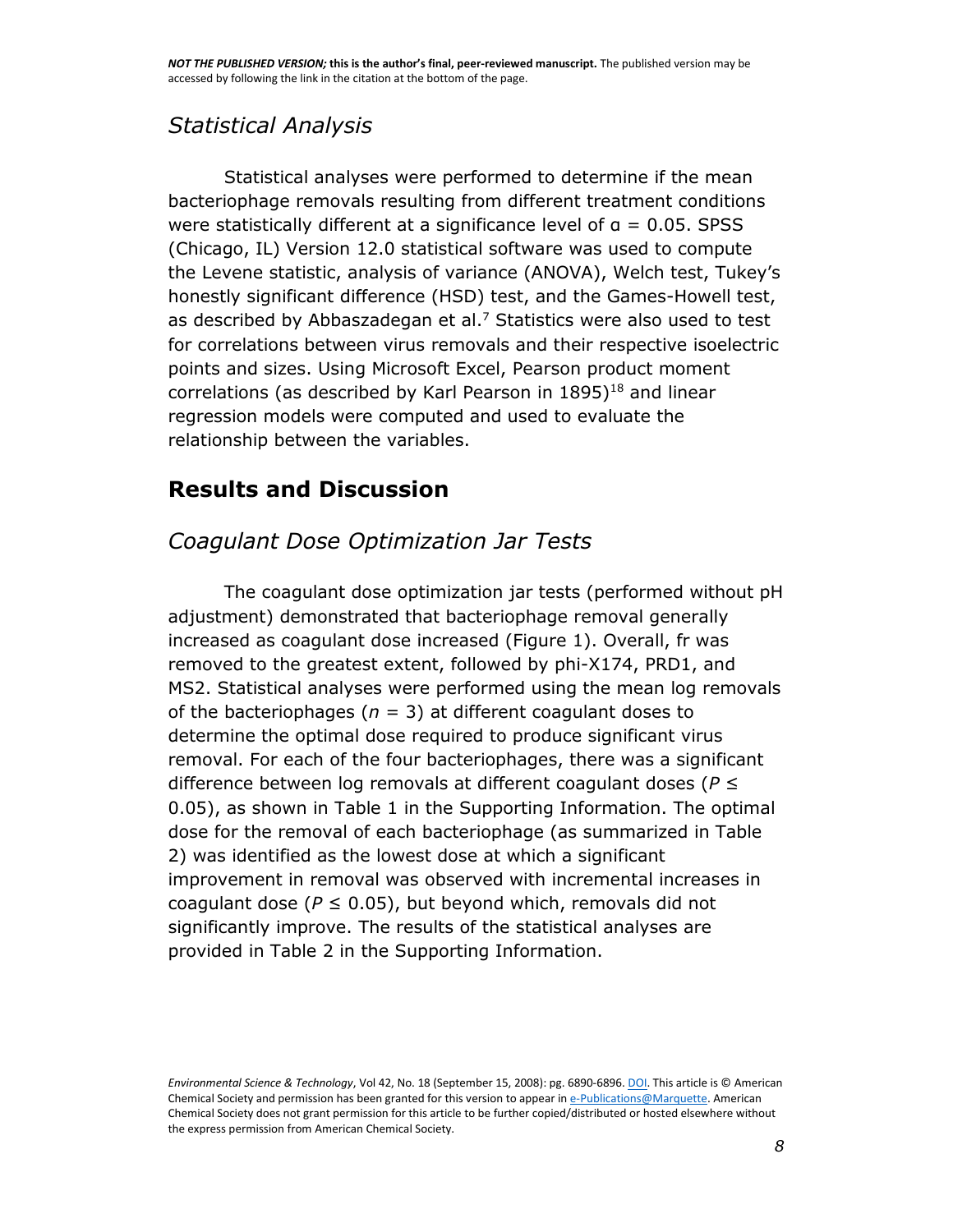

Figure 1. Removal of microbes and DOC as a function of FeCl<sub>3</sub> dose in the first jar test. The error bars represent  $\pm 1$  standard deviation for the bacteriophages and  $\pm 5\%$ for the enteroviruses and DOC.

| variable                  | coagulant dose $(mg/L \text{ FeCl}_3)$       | $pH$ (at 40 mg/L FeCl <sub>3</sub> )   |
|---------------------------|----------------------------------------------|----------------------------------------|
| MS2                       | 60                                           | < 6.5                                  |
| PRD1                      | $\geq 100$                                   |                                        |
| phi-X174                  | 100                                          | 6.0                                    |
| fr                        | 40                                           | < 6.5                                  |
| coxsackievirus            | $100 - 120$ (first test); 60 (2nd test) <6.5 | $(1st test); < 6.0$ (2nd test)         |
| echovirus                 | 120 (1st test); 60 (2nd test)                | $<$ 7.0 (1st test); $<$ 6.0 (2nd test) |
| poliovirus                | 120(1st test); 60 (2nd test)                 | < 5.5                                  |
| DOC                       | 100 (1st test); 60 (2nd test)                | < 6.5                                  |
| overall<br>recommendation | 40                                           | < 6.5                                  |

Due to the time- and material-intensive nature of the in vitro cell culture assay, one replicate was analyzed for each of the two independent enterovirus experiments. Since water quality varied between tests, they were not considered replicates, and statistical analyses were not employed to determine the optimal coagulant dose for enterovirus removal. However, the data in Figure [1](http://pubs.acs.org/doi/full/10.1021/es801481s#fig1) (for the first virus test) indicate that although some improvement in enterovirus removal was observed at low coagulant doses, consistent improvements were achieved only at the high end of the dose range. Based on the results of the first test, a second enterovirus jar test was

*Environmental Science & Technology*, Vol 42, No. 18 (September 15, 2008): pg. 6890-6896. [DOI.](http://dx.doi.org/10.1021/es801481s) This article is © American Chemical Society and permission has been granted for this version to appear i[n e-Publications@Marquette.](http://epublications.marquette.edu/) American Chemical Society does not grant permission for this article to be further copied/distributed or hosted elsewhere without the express permission from American Chemical Society.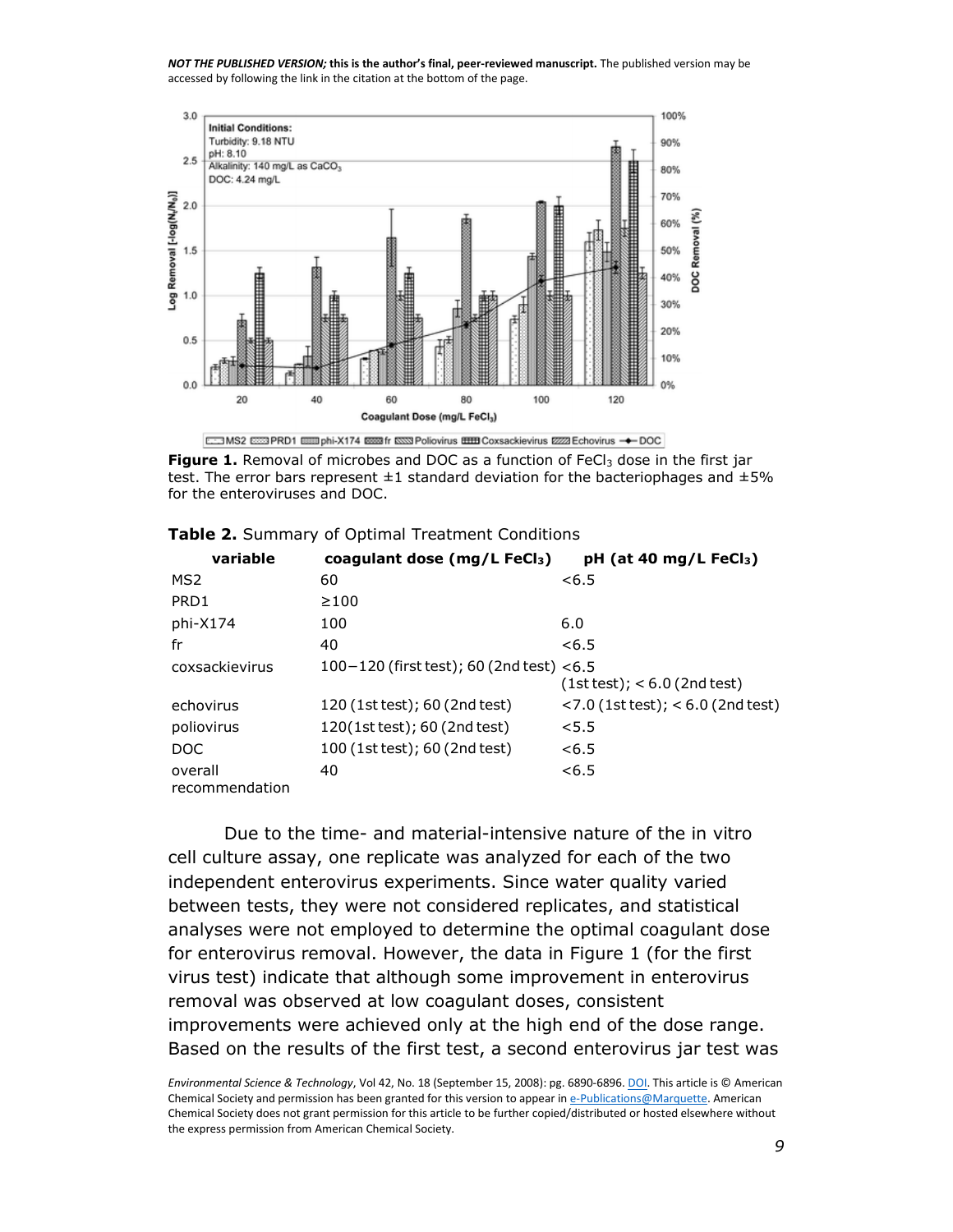performed, thereby providing a second independent data set. For the second test, the coagulant dose range was narrowed to 20, 40, and 60 mg/L FeCl<sub>3</sub>, based on improved performance and practicality under these conditions, as indicated by the results of the bacteriophage and first CCL virus test results. The results of the second test are shown in Figure [2.](http://pubs.acs.org/doi/full/10.1021/es801481s#fig2) Again, they suggest that enterovirus removal improves throughout the dose range tested. Relative to one another, coxsackievirus B6 (CoxB6) was consistently removed to the greatest extent, followed by poliovirus 1 (Polio1), and then echovirus 12 (Echo12).





CoxB6 was consistently removed to a greater extent than phi-X174, PRD1, and MS2. This suggests that these microbes may be acceptable surrogates for CoxB6 since the treatment required for their removal would remove CoxB6 to an even greater extent. The removal of phi-X174 was more similar to that of CoxB6, suggesting that phi-X174 would be more representative, while MS2 and PRD1 would be more conservative surrogates since they were removed to a lesser extent. The removal profile of bacteriophage fr was most similar to CoxB6; however, its suitability as a surrogate was questionable since it was sometimes removed more efficiently than CoxB6. Echo12 was consistently removed to a lesser extent than CoxB6, and was also generally removed to a lesser extent than bacteriophages fr and phi-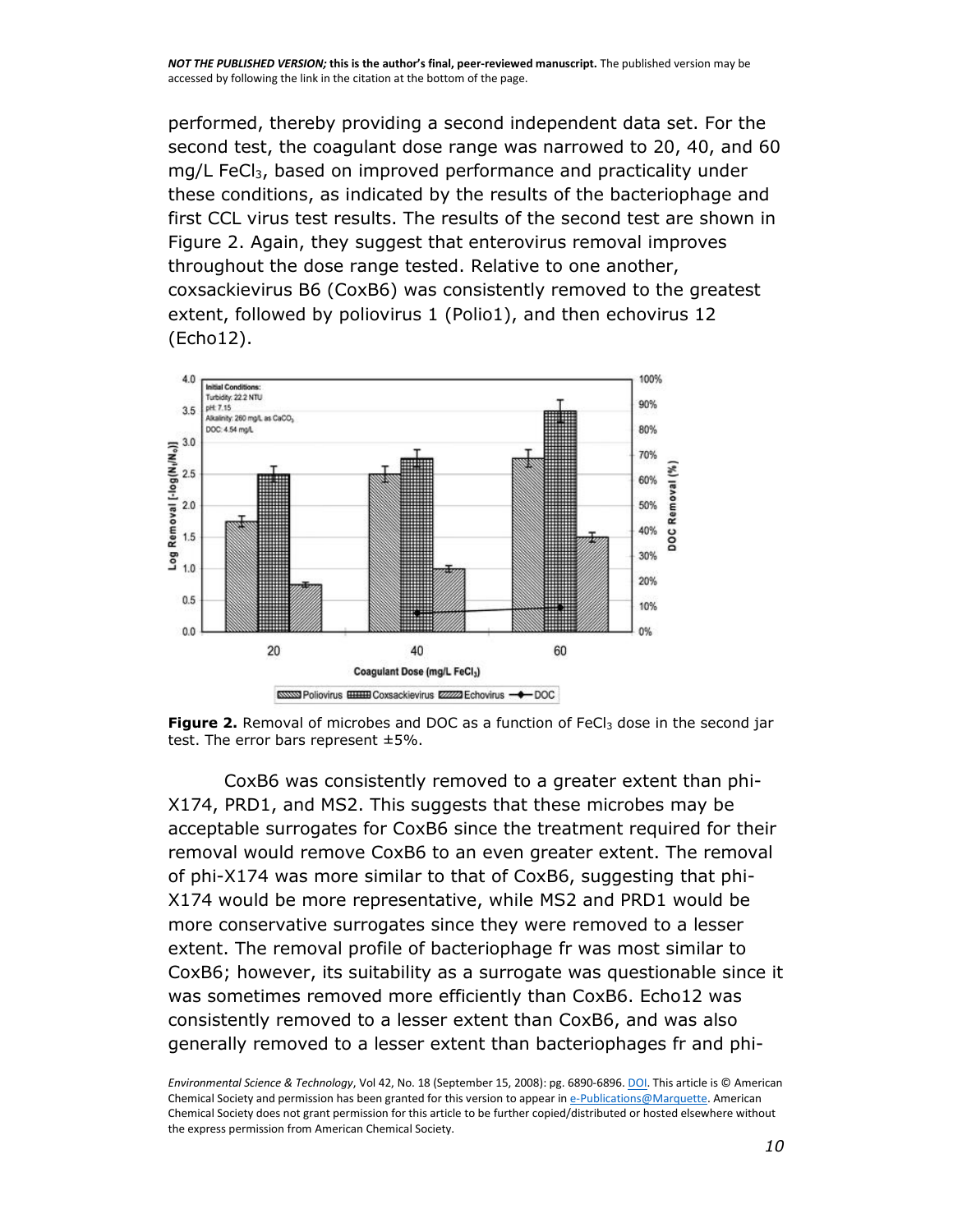X174. This indicates that fr and phi-X174 would not be suitable surrogates, while MS2 and PRD1 may be appropriate surrogates since they were removed to a similar, but lesser extent than Echo12.

Coagulation processes typically target the removal of organic matter, such as DOC, whereas virus removal is considered an ancillary benefit. Accordingly, optimal coagulant doses are generally selected on the basis of DOC removal, regardless of the optimal dose range for virus removal. The USEPA's Enhanced Coagulation Guidance Manual[2](javascript:void(0);) requires a 25% reduction in DOC to satisfy the enhanced coagulation requirements for this source water (total organic carbon of 4.0−8.0 mg/L and alkalinity  $>120$  mg/L as CaCO<sub>3</sub>). This condition was satisfied using doses of 100−120 mg/L FeCl<sub>3</sub> (Table [3\)](http://pubs.acs.org/doi/full/10.1021/es801481s#tbl3). In this range, substantial decreases in turbidity,  $UV_{254}$ , and SUVA (all measures of the efficacy of coagulation) were also observed. For enhanced coagulation, the optimal coagulant dose is defined as the point of diminishing return (PODR). [2](javascript:void(0);) The PODR is the dose at which the change in DOC removal divided by the change in coagulant addition drops to (and subsequently remains below) 0.03. [2](javascript:void(0);) Using the PODR criteria, the optimal dose for DOC removal was 100 mg/L FeC $l_3$  in the first test and 60 mg/L FeC $l_3$  in the second test. These doses exceed those typically used at water treatment facilities, but can be reduced using pH adjustment to improve DOC removal. Consequently, pH optimization tests were performed using a more moderate coagulant dose of 40  $mg/L$  FeC $l_3$  and pH adjustment, as described in the following section.

| $FeCl3$ dose<br>(mg/L)                     | pH        | DOC<br>(mg/L) | DOC%<br>removal) | Δ<br>$DOC/\Delta$<br>dose | turbidity<br>(NTU) | UV <sub>254</sub><br>$(cm-1)$ | <b>SUVA</b><br>(L/(mg x))<br>m)) |  |  |
|--------------------------------------------|-----------|---------------|------------------|---------------------------|--------------------|-------------------------------|----------------------------------|--|--|
| bacteriophage and first CCL virus jar test |           |               |                  |                           |                    |                               |                                  |  |  |
| 0                                          | 8.10 4.24 |               |                  |                           | 9.18               | 0.090                         | 2.1                              |  |  |
| 20                                         | 7.04 3.93 |               | 7.3%             | 0.02                      | 1.87               | 0.061                         | 1.6                              |  |  |
| 40                                         | 6.92 3.97 |               | $6.4\%$          | 0.00                      | 2.04               | 0.044                         | 1.1                              |  |  |
| 60                                         | 6.51 3.61 |               | 14.9%            | 0.02                      | 1.24               | 0.032                         | 0.9                              |  |  |
| 80                                         | 6.35 3.29 |               | 22.4%            | 0.02                      | 1.18               | 0.027                         | 0.8                              |  |  |
| 100                                        |           | 6.11 2.60     | 38.7%            | 0.03                      | 1.61               | 0.021                         | 0.8                              |  |  |
| 120                                        |           | 6.03 2.38     | 43.9%            | 0.01                      | 1.27               | 0.018                         | 0.8                              |  |  |
| 40                                         | 7.0       | 3.97          | 6.4%             |                           | 0.61               | 0.044                         | 1.1                              |  |  |
| 40                                         | 6.5       | 3.50          | 17.5%            |                           | 0.65               | 0.042                         | 1.2                              |  |  |
| 40                                         | 6.0       | 2.76          | 34.9%            |                           | 0.71               | 0.033                         | 1.2                              |  |  |

|  | Table 3. Chemical Parameters for Jar Tests |  |  |
|--|--------------------------------------------|--|--|
|  |                                            |  |  |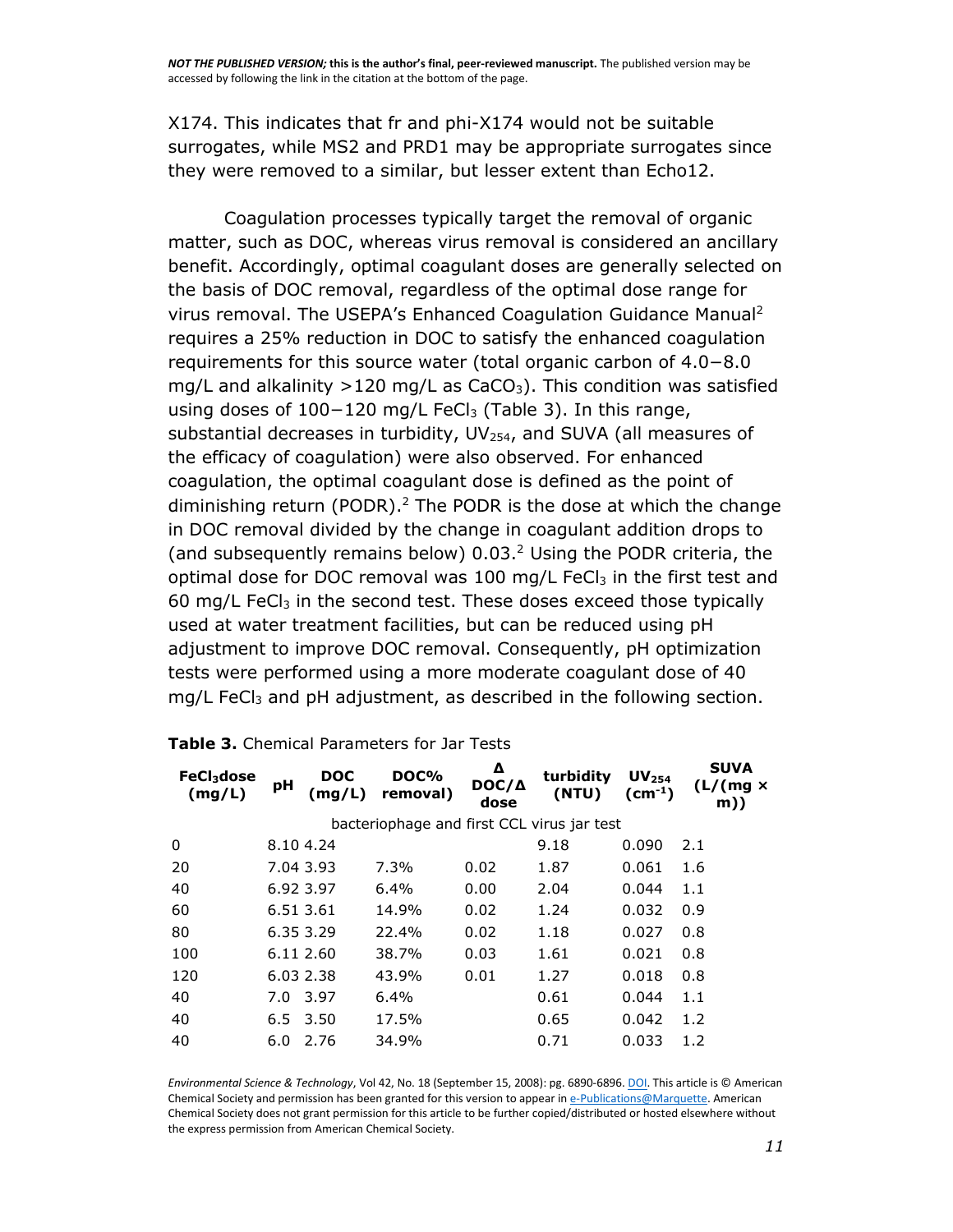| FeCl <sub>3</sub> dose<br>(mg/L) | pH   | <b>DOC</b><br>(mg/L) | DOC%<br>removal)          | Δ<br>$DOC/\Delta$<br>dose | turbidity<br>(NTU) | UV <sub>254</sub><br>$(cm-1)$ | <b>SUVA</b><br>$(L/(mg \times$<br>m) |
|----------------------------------|------|----------------------|---------------------------|---------------------------|--------------------|-------------------------------|--------------------------------------|
| 40                               |      | 5.5 2.49             | 41.3%                     |                           | 0.73               | 0.025                         | 1.0                                  |
|                                  |      |                      | second CCL virus jar test |                           |                    |                               |                                      |
| 0                                |      | 7.15 4.54            |                           |                           | 22.2               | 0.075                         | 1.6                                  |
| 20                               | 6.82 |                      |                           |                           | 2.83               | 0.063                         |                                      |
| 40                               |      | 6.53 4.20            | 7.5%                      |                           | 1.43               | 0.047                         | 1.1                                  |
| 60                               |      | 6.28 4.10            | 9.7%                      | 0.01                      | 1.04               | 0.040                         | 1.0                                  |
| 40                               |      | $6.0$ 3.46           | 7.5%                      |                           | 1.43               | 0.047                         | 1.1                                  |
| 40                               |      | 5.5 3.45             | 24.0%                     |                           | 0.69               | 0.030                         | 0.9                                  |

#### *pH Optimization Jar Tests*

For the pH optimization jar tests (as in the dose adjustment jar tests), bacteriophage fr was generally removed to the greatest extent, followed by phi-X174, MS2, and PRD1 (Figure [3\)](http://pubs.acs.org/doi/full/10.1021/es801481s#fig3). Overall, bacteriophage removal improved slightly in response to reductions in pH. The removals of MS2, phi-X174, and fr demonstrated significant improvement as pH incrementally decreased from 8.0 to 5.5 (*P* ≤ 0.05), whereas PRD1 removal did not improve significantly [\(Table 3 in](http://pubs.acs.org/doi/full/10.1021/es801481s#si1)  [the Supporting Information\)](http://pubs.acs.org/doi/full/10.1021/es801481s#si1). Statistical analyses were performed using the mean log removals of the bacteriophages at different pH values to determine the optimal pH required to produce significant virus removal. The optimal pH (as summarized in Table [2\)](http://pubs.acs.org/doi/full/10.1021/es801481s#tbl2) was identified as the highest pH at which significant improvement in removal was observed as pH decreased, but beyond which, significant improvements were not observed. The results of the statistical analyses are provided in [Table 4 in the Supporting Information.](http://pubs.acs.org/doi/full/10.1021/es801481s#si1)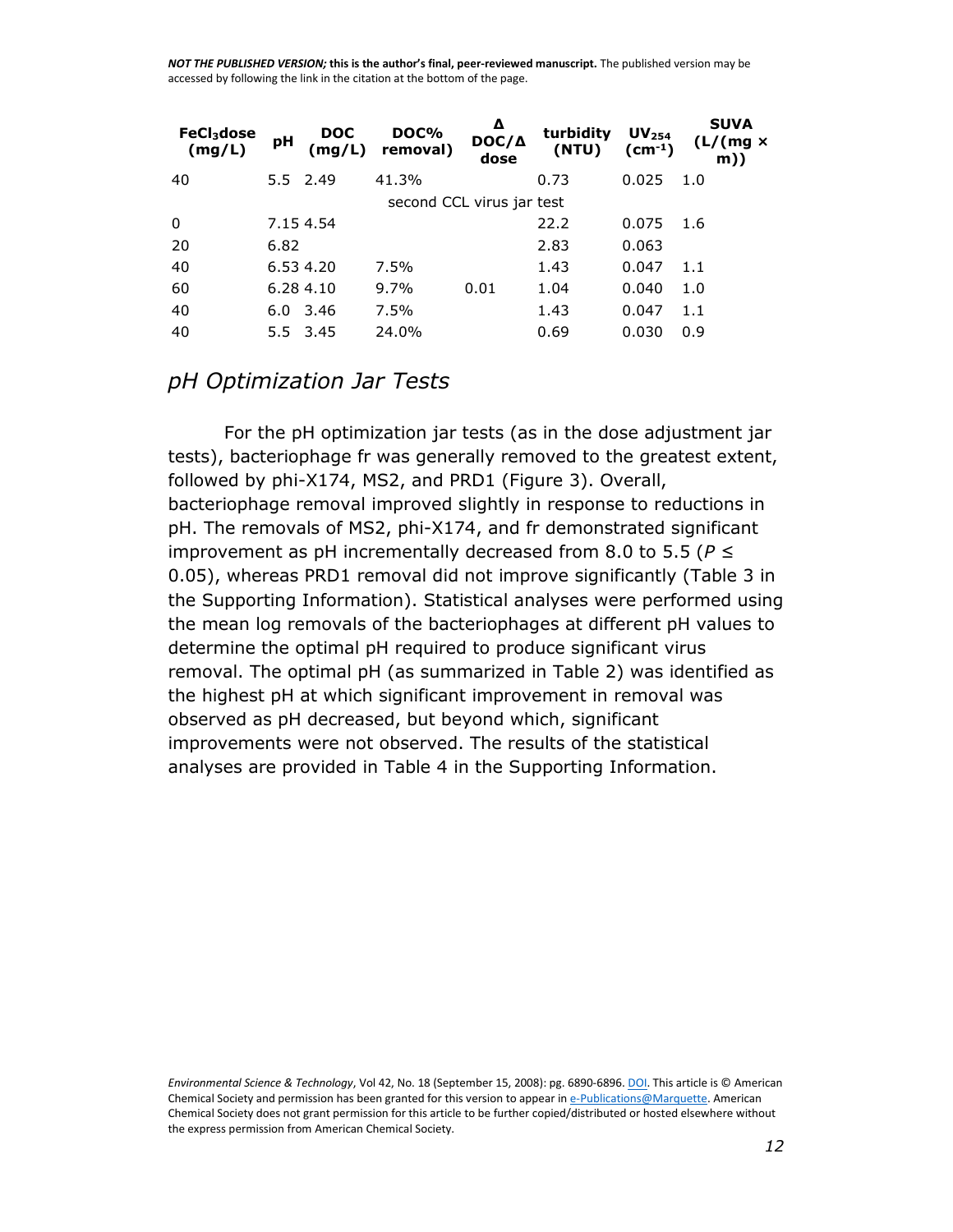

**Figure 3.** Removal of microbes and DOC as a function of pH adjustment at a coagulant dose of 40 mg/L FeCl<sub>3</sub> in the first jar test. The error bars represent  $\pm 1$ standard deviation for the bacteriophages and ±5% for the CCL viruses and DOC removals.

Figures [3](http://pubs.acs.org/doi/full/10.1021/es801481s#fig3) and [4](http://pubs.acs.org/doi/full/10.1021/es801481s#fig4) illustrate that enterovirus removals generally improved as the pH decreased, although statistical analyses could not be employed to verify this observation, as described previously. For the first virus test (Figure [3\)](http://pubs.acs.org/doi/full/10.1021/es801481s#fig3), the removal of CoxB6 improved as the pH decreased from 7.0 to 6.5, and again as pH decreased to 6.0. No additional removal was observed when the pH was decreased to 5.5, thereby suggesting an optimal pH for CoxB6 removal of less than 6.5. For Echo12, no additional removal was observed for pH adjustments below 6.5, thereby indicating that pH values less than 7.0 were optimal. The removal of Polio1 appeared to improve with each incremental reduction in pH. Based on these results, a second virus test was performed at pH values of 6.5, 6.0, and 5.5 (Figure [4\)](http://pubs.acs.org/doi/full/10.1021/es801481s#fig4). The second test again suggested that virus removal improved as the pH decreased. As in the dose optimization tests, CoxB6 was removed to a greater extent than Polio1, followed by Echo12. The consistency of the relative removal profiles of the enteroviruses suggests that studies of the physical removal of poliovirus may be extended to the CCL enteroviruses, which may contribute to evaluations of their CCL and regulatory status.

*Environmental Science & Technology*, Vol 42, No. 18 (September 15, 2008): pg. 6890-6896. [DOI.](http://dx.doi.org/10.1021/es801481s) This article is © American Chemical Society and permission has been granted for this version to appear i[n e-Publications@Marquette.](http://epublications.marquette.edu/) American Chemical Society does not grant permission for this article to be further copied/distributed or hosted elsewhere without the express permission from American Chemical Society.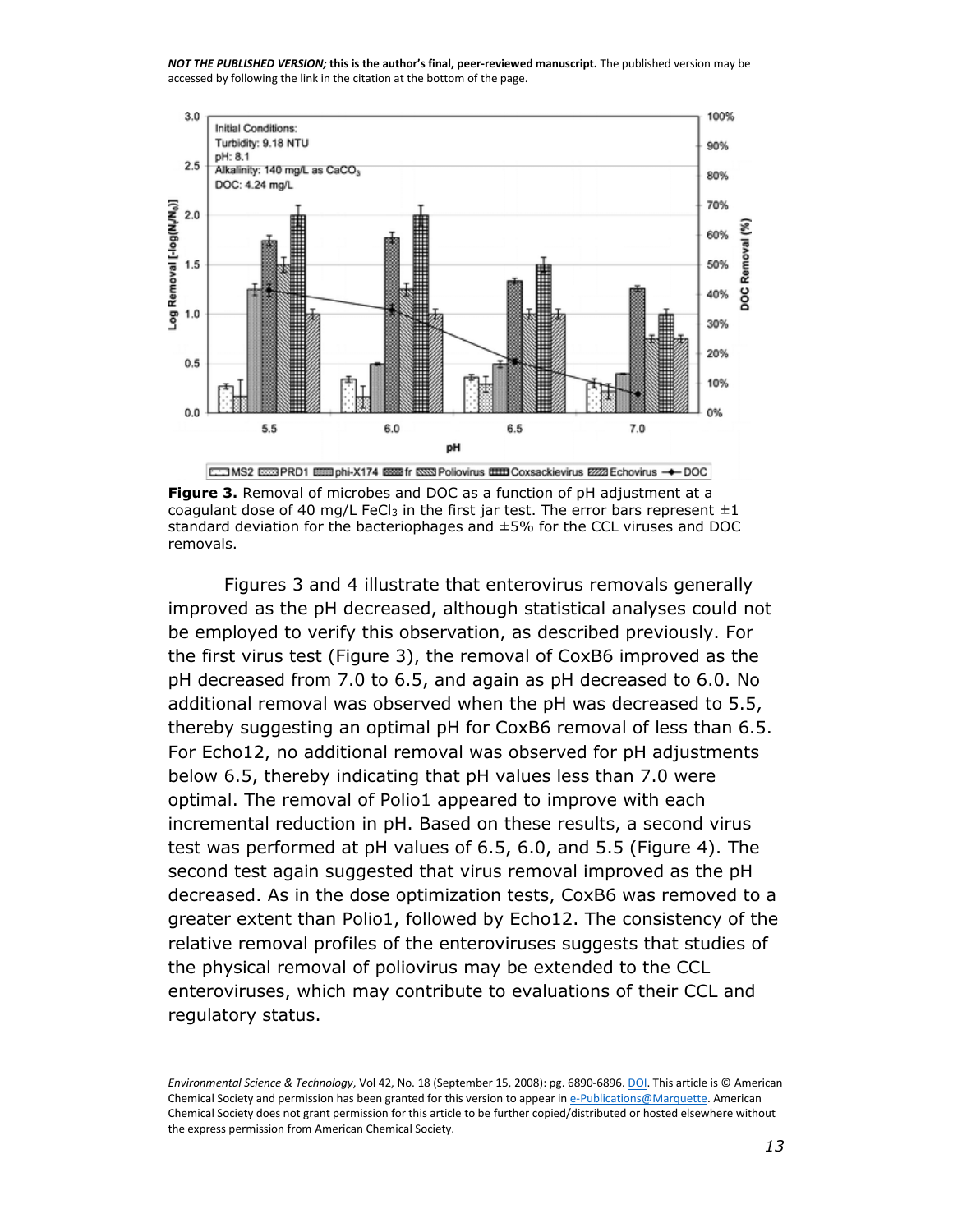



CoxB6 was consistently removed to a greater extent than bacteriophages phi-X174, PRD1, and MS2, and also exceeded fr throughout most of the pH range tested. This suggests that the bacteriophages may be acceptable surrogates for CoxB6. The removals of fr and phi-X174 were the most similar to CoxB6, suggesting that they would be more representative surrogates, whereas MS2 and PRD1 would be more conservative surrogates since they were removed to a lesser extent. Echo12 was consistently removed to a lesser extent than CoxB6. It was also removed to a lesser extent than bacteriophage fr, indicating that fr would not be a suitable surrogate. Although Echo12 was removed to a greater extent than phi-X174 for most of the pH range, phi-X174 was removed to a greater extent at pH 5.5. Thus, the suitability of phi-X174 as a surrogate for Echo12 was questionable. Regardless, MS2 and PRD1 were consistently removed to a lesser extent than Echo12, thereby indicating that they may be appropriate surrogates.

The pH optimization jar tests satisfied the USEPA enhanced coagulation guidelines<sup>[2](javascript:void(0);)</sup> by achieving at least 25% DOC removal below pH 6.5 in the first test (Table [3\)](http://pubs.acs.org/doi/full/10.1021/es801481s#tbl3). Decreases in pH also resulted in decreases in  $UV_{254}$  and SUVA. Although an optimal pH cannot be determined using the PODR calculation, as done to optimize dose (since the PODR is calculated relative to coagulant dose increments),

*Environmental Science & Technology*, Vol 42, No. 18 (September 15, 2008): pg. 6890-6896. [DOI.](http://dx.doi.org/10.1021/es801481s) This article is © American Chemical Society and permission has been granted for this version to appear i[n e-Publications@Marquette.](http://epublications.marquette.edu/) American Chemical Society does not grant permission for this article to be further copied/distributed or hosted elsewhere without the express permission from American Chemical Society.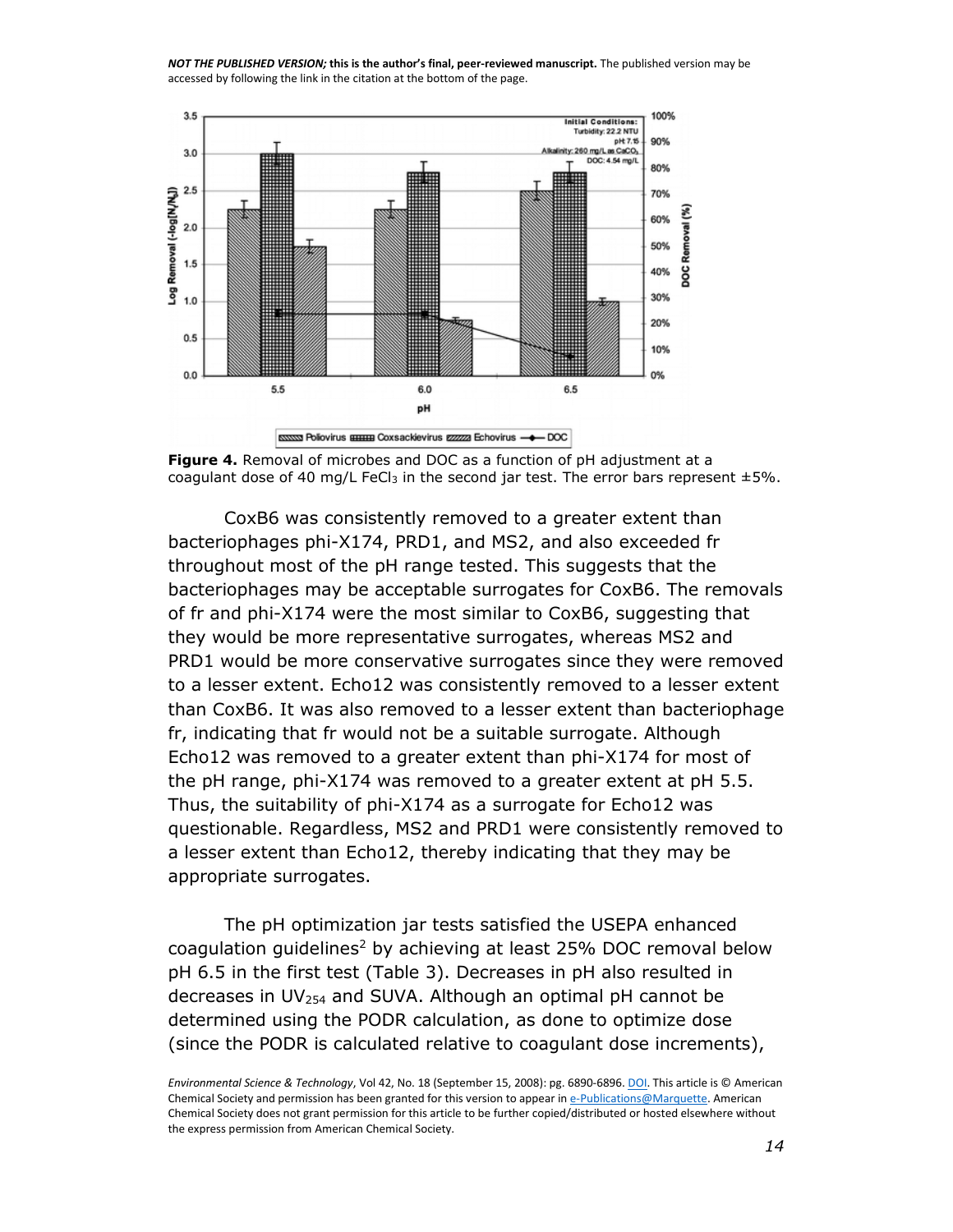the data suggests that the optimal pH range is less than 6.5 based on improved DOC removal in this pH range. Practical limitations effectively impart a lower pH boundary of  $5<sup>3</sup>$  $5<sup>3</sup>$  $5<sup>3</sup>$  thus, the optimal pH range for DOC removal was 5.0−6.5.

#### *Virus Removal Mechanisms*

The quantification of virus removal during physical and chemical separation processes is well documented.<sup>[19-21](javascript:void(0);)</sup> The main mechanism for the physical removal of viruses appears to be adsorption and charge neutralization followed by gravitational separation; however, the details of virus adsorption during coagulation and flocculation are not yet fully understood. Studies of transport through soil matrices have reported that the adsorption of viruses is a complex process in which hydrophobicity, surface charge, and isoelectric point (pI) are influential factors.<sup>[22,23](javascript:void(0);)</sup> While it appears that no individual factor can adequately explain the mechanism of virus adsorption, pI has been suggested to be the dominant factor controlling virus adsorption during transport through sandy soils.<sup>[22](javascript:void(0);)</sup> The complete effects of the addition of coagulant, specifically on the surface charge of the virus, are not fully understood, but the pI may help to explain adsorption during coagulation.

The pI of fr is relatively high (Table [1\)](http://pubs.acs.org/doi/full/10.1021/es801481s#tbl1), meaning that its surface is positively charged in pH ranges encountered during coagulation (5– 8), whereas MS2 and PRD1 would be negatively charged and phi-X174 may be either. For negatively charged particulate matter, the bacteriophage pIs generally support the observed removal trend (fr >  $phi-x174$  > PRD1 > MS2). The relatively high stability (low physical removal) of MS2 is consistent with previous studies of filtration.<sup>[24](javascript:void(0);)</sup> Relative to the other viruses, the pI of poliovirus is more similar to fr, perhaps suggesting that poliovirus removal would more closely resemble fr removal compared to the other bacteriophages. This hypothesis appears to be supported by the data shown in Figures [1](http://pubs.acs.org/doi/full/10.1021/es801481s#fig1) and [3.](http://pubs.acs.org/doi/full/10.1021/es801481s#fig3) Pearson correlation coefficients and linear regression models were used to evaluate the linear relationship between virus removal and their respective pIs and sizes (averages from Table [1\)](http://pubs.acs.org/doi/full/10.1021/es801481s#tbl1). The statistics were computed separately for each treatment condition (jar test, coagulant dose/pH tested) to eliminate extraneous factors that

*Environmental Science & Technology*, Vol 42, No. 18 (September 15, 2008): pg. 6890-6896. [DOI.](http://dx.doi.org/10.1021/es801481s) This article is © American Chemical Society and permission has been granted for this version to appear i[n e-Publications@Marquette.](http://epublications.marquette.edu/) American Chemical Society does not grant permission for this article to be further copied/distributed or hosted elsewhere without the express permission from American Chemical Society.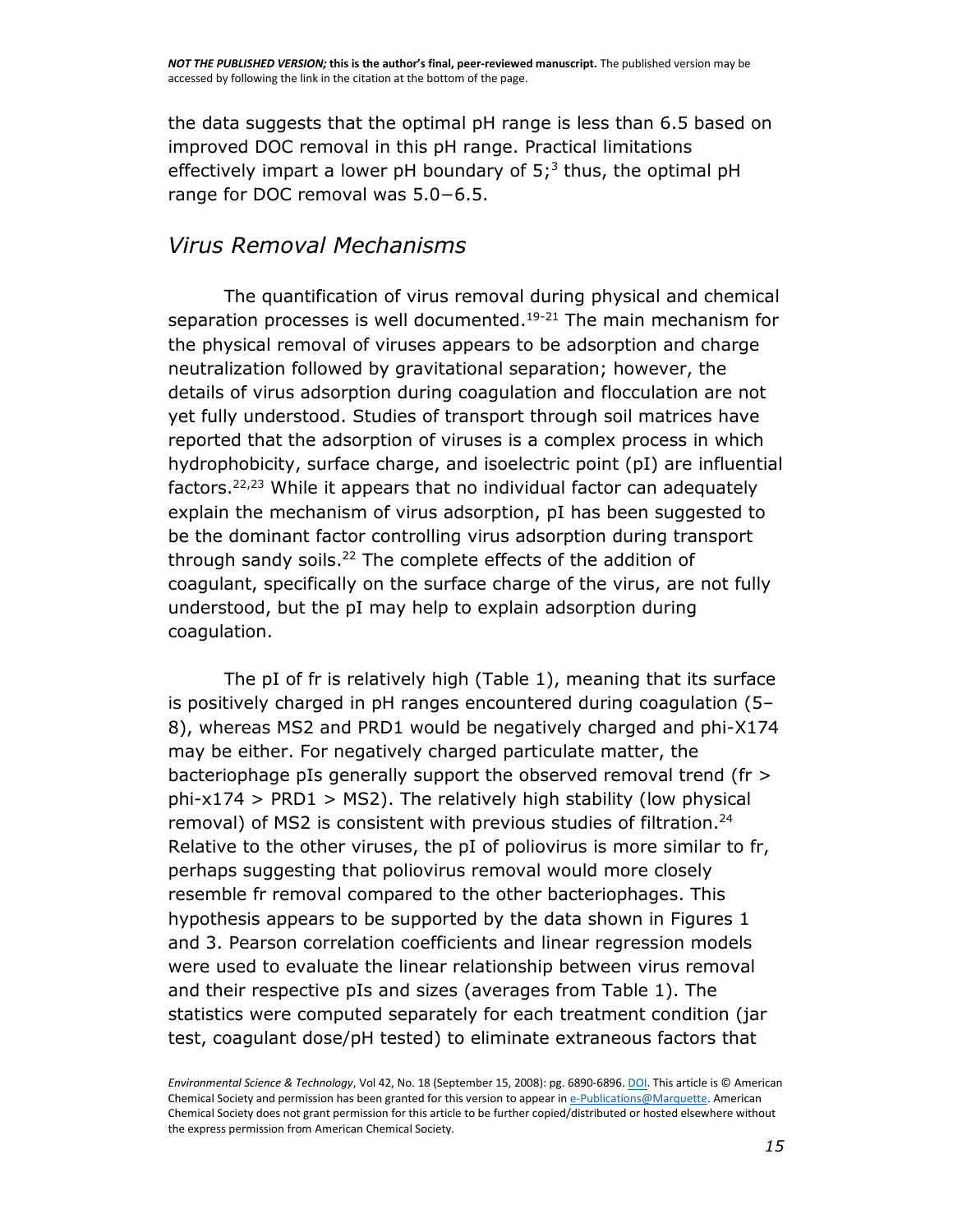would affect microbial removal other than their physical characteristics. This essentially "leveled the field" so that the relationship between the variables was evaluated for a given water matrix and level of treatment. The results [\(Table 5 in the Supporting](http://pubs.acs.org/doi/full/10.1021/es801481s#si1)  [Information\)](http://pubs.acs.org/doi/full/10.1021/es801481s#si1) indicated that virus removal was strongly correlated to isoelectric point  $(-0.05 <$  Pearson  $<$ 0.05<sup>[25](javascript:void(0);)</sup> and  $R$ <sup>2</sup> > 0.80), but the relationship between virus removal and size was not nearly as strong. Thus, while the exact mechanisms of adsorption cannot be identified as a result of this study, the results suggest that pI plays a role in virus removal by adsorption.

## **Summary**

At a coagulant dose of 40 mg/L FeCl $_3$  and a pH below 6.5, the USEPA criteria was satisfied by removing more than 25% of DOC. Under these enhanced coagulation conditions, a maximum removal of 3.0 logs of CoxB6, 1.75 log of Echo12, 2.5 logs of Polio1, 1.8 logs of fr, 1.3 logs of phi-X174, 0.36 logs of MS2, 0.29 logs of PRD1, and 41% DOC was observed. Viral isoelectric points appear to heavily influence the efficacy of removal by coagulation processes. Overall, CoxB6 was removed more efficiently than the bacteriophages, indicating that they may be suitable surrogates, with fr and phi-X174 being more representative and MS2 and PRD1 being more conservative. Bacteriophages MS2 and PRD1 appear to be the most suitable surrogates for Echo12. The relative removal profiles of the enteroviruses (greatest removal of coxsackievirus followed by poliovirus and then echovirus) suggest that studies of the physical removal of poliovirus may be extended to the CCL enteroviruses, which may contribute to evaluations of their CCL and regulatory status.

#### **Acknowledgment**

This work was supported by the National Science Foundation (NSF) Water Quality Center at Arizona State University. Brooke Mayer was on appointment under the Department of Homeland Security Scholarship and Fellowship Program. All opinions are the authors' and do not necessarily reflect the policies and views of NSF or DHS. The mention of product names does not constitute endorsement of the company.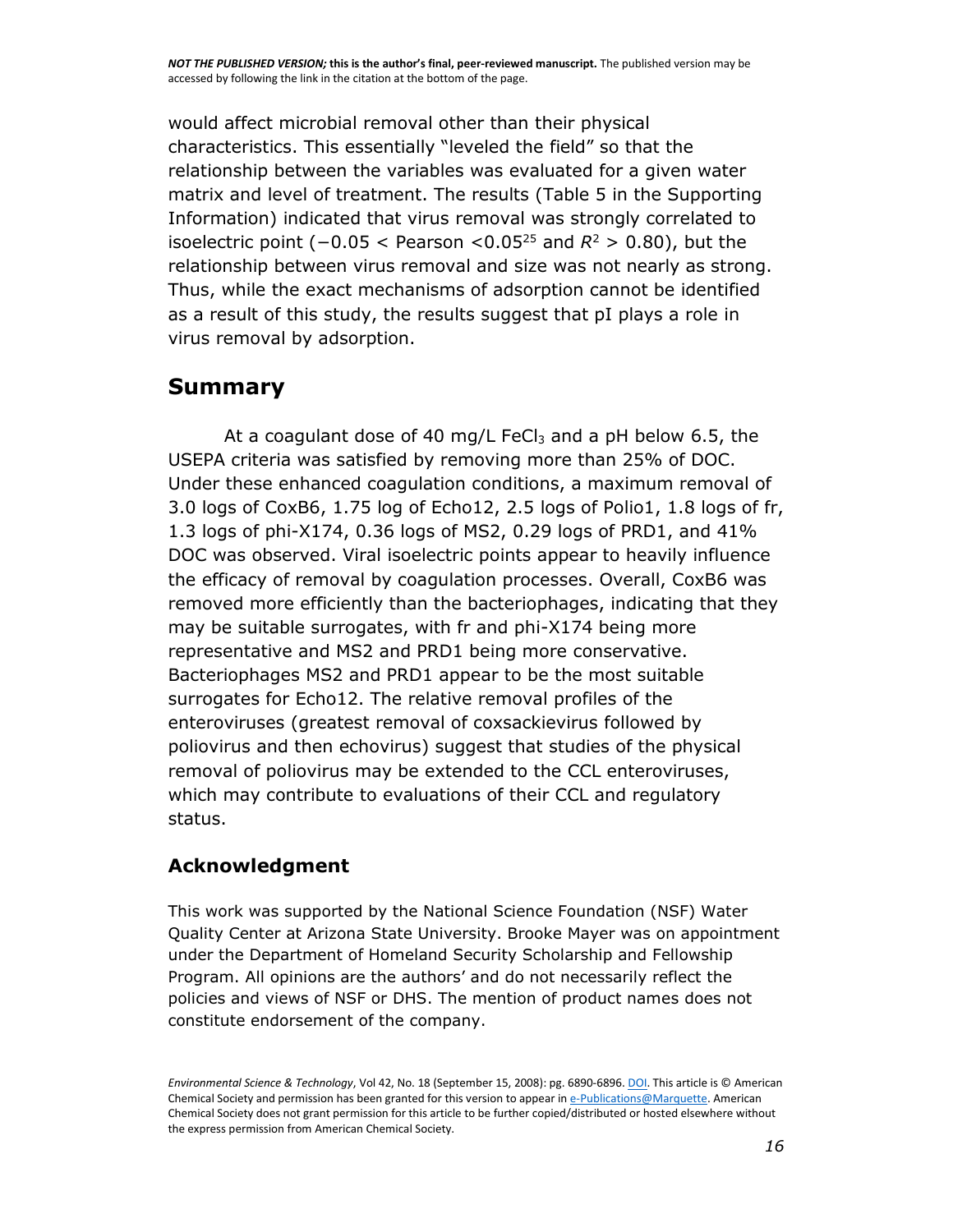#### **[Supporting Information](http://pubs.acs.org/doi/suppl/10.1021/es801481s)**

The summary tables of the statistical analyses. This material is available free of charge via the Internet at [http://pubs.acs.org.](http://pubs.acs.org/)

#### **References**

- $1$ Kastl, G.; Sathasivan, A.; Fisher, I.; van Leewen, J. Modeling DOC removal by enhanced coagulation *J. Am. Water Works Assoc.* 2004, 96, 79–89
- [2](javascript:void(0);)USEPA. *Enhanced Coagulation and Enhanced Precipitative Softening Guidance Manual*; United States Environmental Protection Agency: Cincinnati, OH, 1999.
- [3](javascript:void(0);)Childress, A. E.; Vrijenhoek, E. M.; Elimelech, M.; Tanaka, T. S.; Beuhler, M. D. Particulate and THM precursor removal with ferric chloride *J. Environ. Eng.* 1999, 125, 1054–1061
- [4](javascript:void(0);)Volk, C.; Bell, K.; Ibrahim, E.; Verges, D.; Amy, G.; Lechevallier, M. Impact of enhanced and optimized coagulation on removal of organic matter and its biodegradable fraction in drinking water *Water Res.* 1999, 34, 3247–3257
- [5](javascript:void(0);)Amirtharajah, A.; Dennett, K. E.; Studstill, A. Ferric chloride coagulation for removal of dissolved organic matter and trihalomethane precursors *Water Sci. Technol.* 1993, 27, 113–121
- [6](javascript:void(0);)Mayer, B. K. *Efficacy of Enhanced Coagulation and Disinfection for Treatment of Enteric Viruses*. Dissertation, Arizona State University: Tempe, AZ, 2008.
- [7](javascript:void(0);)Abbaszadegan, M.; Mayer, B. K.; Ryu, H.; Nwachuku, N. Efficacy of removal of CCL viruses under enhanced coagulation conditions *Environ. Sci. Technol.* 2007, 41, 971–977
- ${}^{8}$  ${}^{8}$  ${}^{8}$ Edzwald, J. K.; Tobiason, J. E. Enhanced coagulation: US requirements and a broader view *Water Sci. Technol.* 1999, 40, 63–70
- $9Xaq$  $9Xaq$ oraraki, I.; Harrington, G. W.; Assavasilavasukul, P.; Standridge, J. H. Removal of emerging waterborne pathogens and pathogen indicators by pilot-scale conventional treatment *J. Am. Water Works Assoc.* 2004, 96, 102–113
- <sup>[10](javascript:void(0);)</sup>Gerba, C. P.; Riley, K. R.; Nwachuku, N.; Ryu, H.; Abbaszadegan, M. Removal of *Encephalitozoon intestinalis*, calicivirus, and coliphages by conventional drinking water treatment *J. Environ. Sci. Health* 2003, A38, 1259–1268
- $11$ Jofre, J.; Olle, E.; Ribas, F.; Vidal, A.; Lucena, F. Potential usefulness of bacteriophages that infect *Bacteroides frageilis* as model organisms for monitoring virus removal in drinking water treatment plants *Appl. Environ. Microbiol*. 1995, 61, 3227–3231

*Environmental Science & Technology*, Vol 42, No. 18 (September 15, 2008): pg. 6890-6896. [DOI.](http://dx.doi.org/10.1021/es801481s) This article is © American Chemical Society and permission has been granted for this version to appear i[n e-Publications@Marquette.](http://epublications.marquette.edu/) American Chemical Society does not grant permission for this article to be further copied/distributed or hosted elsewhere without the express permission from American Chemical Society.